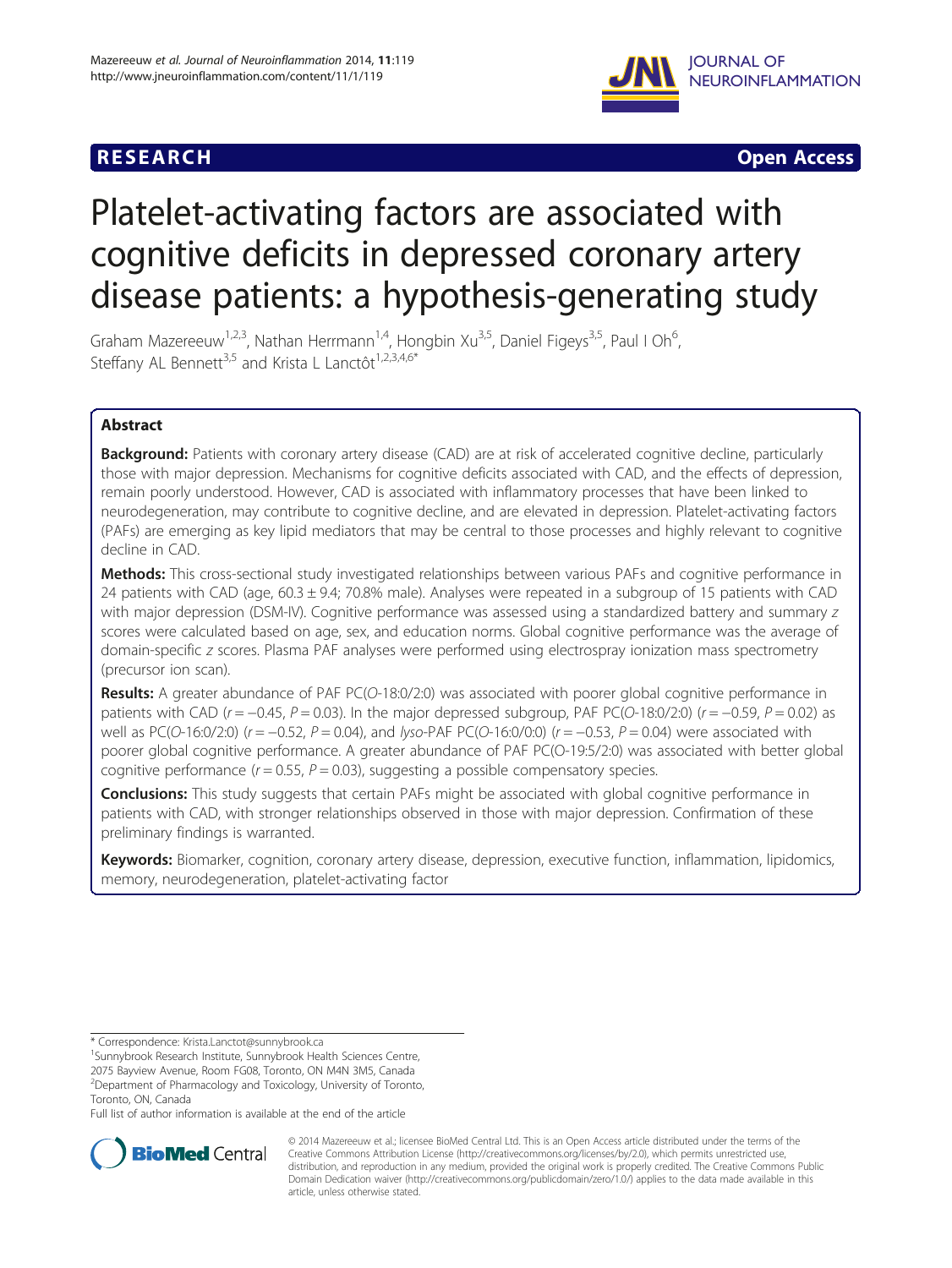# Background

Cognitive deficits are prevalent in patients with coronary artery disease (CAD) [[1-4\]](#page-6-0) and, accordingly, patients with CAD are at risk of accelerative cognitive decline and transition to dementia [[5\]](#page-6-0). Major depression significantly amplifies the rate of cognitive decline in those with CAD [[6](#page-7-0),[7](#page-7-0)], as well as worsening functional outcomes and increasing the risk of mortality [\[8,9\]](#page-7-0). The prevention of cognitive decline in patients with CAD may rely not only on adequate treatment of depressive symptoms, but also on a targeted inhibition of the mechanisms leading to cognitive decline in those with depression. Unfortunately, response rates to antidepressant therapies are modest in patients with CAD [[10,11](#page-7-0)] and there are no consistently effective treatments to prevent cognitive decline [[12](#page-7-0)]. Furthermore, the mechanisms of cognitive decline in patients with CAD, and the contributions of depression, are poorly understood.

Recent reviews have implicated aberrant lipid metabolism, inflammatory activity, and oxidative stress as pathophysiological processes involved in cognitive decline [[13,14](#page-7-0)] and these same mechanisms have been associated with depression in CAD [\[15,16\]](#page-7-0). Persistent activation of these pathways appears to precede neurodegeneration and may contribute to cognitive vulnerability in those with depression [[17](#page-7-0)]. Platelet-activating factors (PAFs) are a diverse family of potent alkylacylglycerophosphocholine (lipid) second messengers. Emerging evidence suggests that PAF activation is a hallmark of pathological disruption to membrane-based lipid signaling cascades regulating inflammatory and apoptotic activity, with various PAFs demonstrating selective pro- and anti-inflammatory and neurodegenerative effects [\[13,18](#page-7-0)]. Accordingly, PAF activation has been associated with the presence of CAD and with inflammation, oxidative stress, and neurodegeneration; all contemporary mechanisms for depression in CAD [\[19](#page-7-0)]. Furthermore, PAFs are increasingly being recognized as key participants in the neurodegenerative mechanisms associated with cognitive decline, with indications of variable effects based on species identity [\[13,20\]](#page-7-0). As such, PAFs may be pertinent biomarkers as well as potential mediators of cognitive decline in patients with CAD, with particular relevance to those with major depression. Despite these mechanistic links, the relationships between PAFs and cognitive performance in CAD patients with or without depression have yet to be investigated. Here, we explore a crosssectional association between measures of cognitive performance and the plasma abundance of various PAF species for the first time using a targeted lipidomic approach in patients with CAD, with and without major depression.

# Methods

# Ethics statement

This study was approved by the research ethics boards of Sunnybrook Research Institute, University Health Network at Toronto Rehabilitation Institute, and Trillium Health Partners, and was conducted according to the principles expressed in the Declaration of Helsinki.

#### Participants

Participants were approached at entry into a cardiac rehabilitation program at two local centers, the UHN Toronto Rehabilitation and Trillium Health Partners cardiac centers in Toronto, Ontario between September 2010 and May 2012. Inclusion criteria consisted of the presence of CAD (myocardial infarction, percutaneous transluminal coronary angioplasty, coronary artery bypass graft, or angiographic evidence of at least 50% stenosis in one or more major coronary arteries) with a minimum of 7 weeks post-intervention, to ensure CAD stability. Participants aged 45 to 80, who spoke and understood English, and provided written and informed consent were considered. Once included, demographic information, a detailed medical history, and concomitant medications were recorded. The use of antidepressant medication was permitted on the condition of dose stability over at least 3 months, to minimize potential confounding effects (psychological or physiological) of adjustment to these medications on the study findings. Participants were excluded if they had a history of a neurological condition, had a pre-morbid diagnosis of any Axis I psychiatric disorder other than depression, or had a significant acute medical illness (for example autoimmune condition, uncontrolled diabetes mellitus, or uncontrolled hypothyroidism).

#### Schedule of assessments

Performance in specific cognitive domains was assessed using a multi-domain battery specified by the National Institute for Neurological Disorders and Stroke - Canadian Stroke Network guidelines for the study of vascular cognitive impairment [\[21\]](#page-7-0). This battery included tests of executive function (the Animal Naming Task, the FAS Controlled Oral Word Association Test, and the Trail Making Test Part B), memory (the California Verbal Learning Test II, immediate and delayed recall, and the Brief Visuospatial Memory Test, immediate and delayed recall), and attention and processing speed (the Digit-Symbol Substitution Test and the Trail Making Test Part A). Scores for each cognitive test were converted to a z score based on age, sex, education, and handedness (where applicable) norms from a representative cognitively healthy population for each test and combined for each domain into a domain composite z score [[21,22](#page-7-0)]. Global cognition was taken as the composite  $z$ score of all domains.

Depressive symptom severity was measured using the 17-item Hamilton Depression Rating Scale [\[23\]](#page-7-0) and controlled as a covariate. Patients were also examined for the presence of a major depressive episode by trained study personnel using the Structured Clinical Interview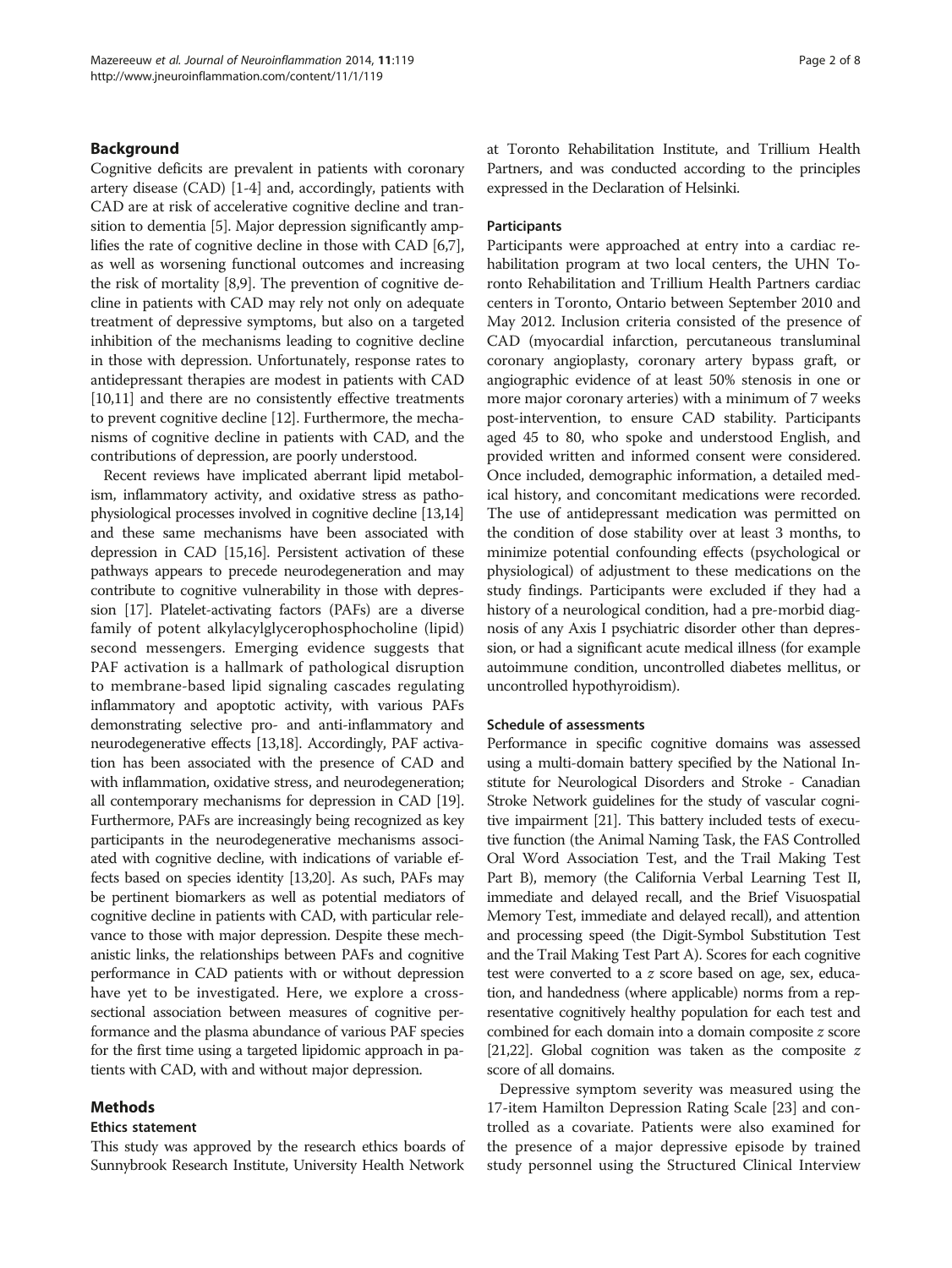for DSM-IV Disorders - Depression scale according to the Diagnostic and Statistical Manual of Mental Disorders (DSM) IV [\[24\]](#page-7-0) and those meeting the inclusion criteria were included in a subgroup analysis, of the PAF-cognition relationship with CAD patients with major depression.

# Sample collection and lipidomic analyses: lipid extraction and high-performance liquid chromatography electrospray ionization mass spectrometry

Fasting blood samples were collected at the study visit and extracted plasma was frozen at −80°C and batched for analysis. Plasma lipids were extracted using a modified Bligh and Dyer method [\[25](#page-7-0)] adapted, as previously described, for efficient extraction of alkylacylglycerophosphocholines (PAFs) [[20,26](#page-7-0),[27\]](#page-7-0). The PAF species were analyzed using precursor ion scanning with the diagnosis fragment ion of phosphocholine head group at  $m/z$  184, as described [[20,27](#page-7-0)]. Identities were predicted for each  $m/z$  value using the online phospholipid prediction tool VaLID version 1.1 [[28\]](#page-7-0), and validated by analysis of mass spectrometry spectral fragmentation patterns [\[29\]](#page-7-0) and linear regression models defining retention times of each PAF subgroup, as described previously [\[20\]](#page-7-0).

# **Statistics**

The 'peak area' of each lipid, representing the area under the curve in counts per second, was established using Analyst version 1.4.2 (AB Sciex), normalized to the synthetic internal standard ( $PA_{PC(13:0/0:0)}$ ) spiked at time of extraction and multiplied by 1E6 before logarithmic transformation (base 2). The associations between PAF abundance and z scores from cognitive performance tests were investigated using linear regression (Pearson correlation coefficient (r)) (SPSS statistical software, version 13.0, Chicago, IL, USA). Significant associations between a PAF and global cognitive performance were then tested in independent covariate-adjusted models, controlling for the potential influence of age, sex, years of education, and depressive symptom severity. Participant characteristics associated with global cognitive performance in linear regression or group-comparison analyses were included in independent covariate-adjusted models as needed. As this study is intended to be hypothesis generating, the findings were not adjusted for multiple comparisons.

# Results

Ninety-five patients with CAD were assessed for study eligibility at entry to their cardiac rehabilitation program. Of those, 57 patients were excluded either because they did not agree to participate in the research  $(N = 41)$  or because they had begun or changed their dose of antidepressant treatment within the previous 3 months ( $N =$ 16). Of the remaining 38 eligible patients, 24 agreed to participate in this study (participant characteristics are summarized in Table [1](#page-3-0)). Those patients included had HAM-D scores ranging from 3 to 20, and 62.5% of the patients met DSM-IV criteria for major depression.

#### Cognitive performance

Performance across all cognitive tests in this sample of patients was below comparable population norms, with mean *z* scores ranging from −0.22 to −0.55 (Table [2](#page-4-0)). Similarly, global cognition, as measured by composite z scores from the tested cognitive domains, was also below norms, with a mean z score of −0.38 (±0.62). Cognitive performance was poorer in the major depressed subgroup (Table [2\)](#page-4-0).

### Platelet-activating factors and cognitive performance

Seventy-two phosphocholine second messengers with  $m/z$ between 450 and 600 were detected in patient plasma samples. Of these, 23 species were identified as PAFs. A significant association between a greater plasma abundance of the PAF PC(O-18:0/2:0) and poorer global cognitive function (composite z score) was observed in the total sample of patients (Table [3](#page-5-0)). That association appeared to be driven by a significant relationship between a greater plasma abundance of PC(O-18:0/2:0) and poorer executive function ( $r = -0.51$ ,  $P = 0.01$ ). Trends between a greater plasma abundance of the PAFs PC(O-16:0/2:0), PC(O- $18:1/2:0$ ), and  $PC(O-18:6/2:0)$  and poorer global cognitive performance were detected (Table [3](#page-5-0)).

The PAF PC(O-18:0/2:0) remained significantly associated with poorer global cognitive performance after adjusting for age ( $\beta_{\text{PAF}}$  = -0.45, P = 0.03), sex ( $\beta_{\text{PAF}}$  = -0.45, P = 0.03), years of education ( $\beta_{\text{PAF}}$  = -0.46, P = 0.03), and depressive symptom severity ( $\beta_{\text{PAF}}$  = -0.46, P = 0.03) in independent models. None of the participant characteristics was significantly associated with global cognitive performance (Table [1\)](#page-3-0), thus no characteristics were included as covariates in additional models.

# Subgroup analysis: patients with CAD with major depression

Significant associations between a greater plasma abundance of PAFs  $PC(O-16:0/2:0)$  and  $PC(O-18:0/2:0)$  with poorer global cognitive performance were observed in a subgroup of patients with CAD with major depression (Table [3\)](#page-5-0). Associations with these PAFs and cognition appeared to be driven mainly by relationships with poorer executive function. The  $lyso-PAF PC(O-16:0/0:0)$  also demonstrated a significant negative association with global cognitive performance in this subgroup (Table [3](#page-5-0)). Trends between a greater plasma abundance of PAFs PC(O-18:1/2:0), PC(O-18:6/2:0), and lyso-PAF PC(O-18:1/0:0) and poorer global cognitive performance were detected (Table [3](#page-5-0)). Conversely, a greater plasma abundance of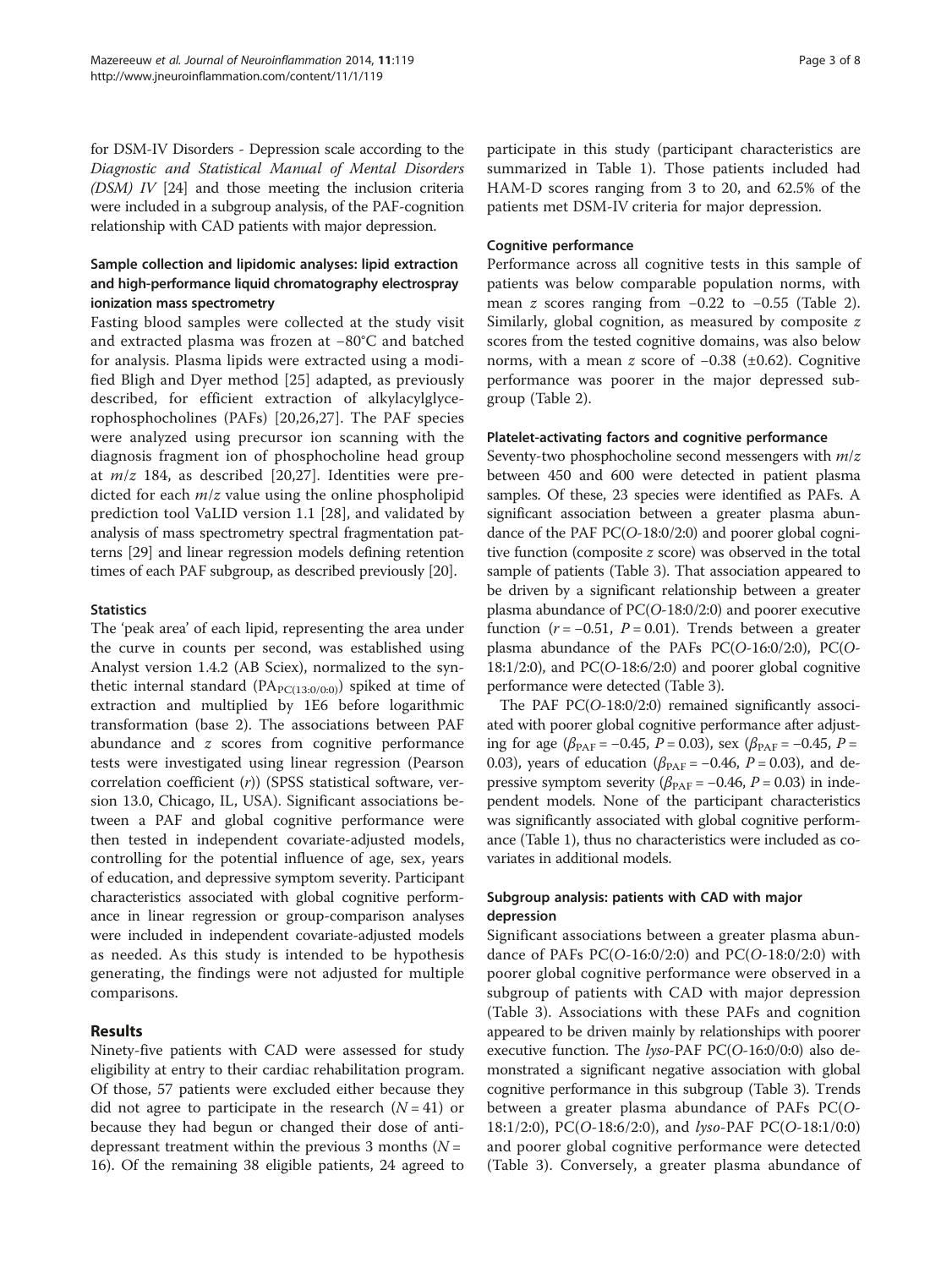#### <span id="page-3-0"></span>Table 1 Participant characteristics

| Characteristic                                       | All CAD patients<br>$(N = 24)$ | Major depressed subgroup<br>$(N = 15)$ | <b>Associations with Global Cognition</b><br>$(N = 24)$ |
|------------------------------------------------------|--------------------------------|----------------------------------------|---------------------------------------------------------|
| Sociodemographic                                     | Value                          | Value                                  | $(t \text{ or } r, P \text{ value})$                    |
| Age                                                  | 60.3(9.4)                      | 59.6 (9.2)                             | $-0.01, 0.98$                                           |
| Male (%)                                             | 70.8                           | 73.3                                   | $-0.29, 0.78$                                           |
| Living alone (%)                                     | 33.3                           | 40.0                                   | $-0.52, 0.61$                                           |
| White (%)                                            | 70.8                           | 66.7                                   | $1.67, 0.20*$                                           |
| Years of education                                   | 14.9(3.1)                      | 15.3(3.2)                              | 0.10, 0.63                                              |
| Vascular risk factors                                |                                |                                        |                                                         |
| Hypertension (%)                                     | 70.8                           | 66.7                                   | $-0.21, 0.84$                                           |
| Smoking history (%)                                  | 79.2                           | 80.0                                   | 0.56, 0.58                                              |
| Years smoked                                         | 27.6 (13.4)                    | 25.3 (13.7)                            | $-0.09, 0.70$                                           |
| Diabetic (%)                                         | 41.7                           | 40.0                                   | 0.31, 0.76                                              |
| Body mass index                                      | 29.8 (5.4)                     | 28.5 (5.3)                             | 0.11, 0.61                                              |
| Dyslipidemia (%)                                     | 79.2                           | 86.7                                   | 0.75, 0.46                                              |
| Number of vascular risk factors                      | 3.6(1.5)                       | 3.7(1.5)                               | 0.23, 0.29                                              |
| VO <sub>2</sub> peak (ml/(kg min))                   | 18.5 (4.7)                     | 19.1(4.8)                              | 0.17, 0.44                                              |
| Systolic blood pressure (mm Hg)                      | 121.3 (17.9)                   | 123.9 (16.9)                           | $-0.33, 0.11$                                           |
| Diastolic blood pressure (mm Hg)                     | 74.5 (10.7)                    | 77.3 (12.3)                            | $-0.12, 0.57$                                           |
| Cardiac history                                      |                                |                                        |                                                         |
| Percutaneous transluminal coronary angioplasty (%)   | 20.8                           | 26.7                                   | $0.74, 0.58*$                                           |
| Myocardial infarction or ischaemic heart disease (%) | 50.0                           | 46.7                                   |                                                         |
| Coronary artery bypass graft (%)                     | 29.2                           | 26.7                                   |                                                         |
| Median weeks since event                             | 14.0                           | 14.0                                   |                                                         |
| First episode of CAD (%)                             | 70.0                           | 60.0                                   | 1.56, 0.13                                              |
| Psychometric                                         |                                |                                        |                                                         |
| Met criteria for a major depressive episode (%)      | 62.5                           | 100.0                                  | $-0.86, 0.40$                                           |
| History of depression (%)                            | 45.8                           | 53.3                                   | 0.59, 0.56                                              |
| HAM-D score                                          | 12.5(4.8)                      | 14.9(3.8)                              | $-0.20, 0.35$                                           |
| Concomitant medications (%)                          |                                |                                        |                                                         |
| Antidepressants                                      | 8.3                            | 6.7                                    | 0.64, 0.53                                              |
| Acetylsalicylic acid                                 | 75.0                           | 80.0                                   | 1.46, 0.16                                              |
| Platelet inhibitor                                   | 66.7                           | 60.0                                   | $-1.33, 0.20$                                           |
| Statin                                               | 100.0                          | 100.0                                  |                                                         |
| Anti-inflammatory                                    | 4.2                            | 6.7                                    |                                                         |
| Anti-diabetic agents                                 | 37.5                           | 33.3                                   | 0.45, 0.66                                              |

VO<sub>2</sub>, volume of oxygen; HAM-D, Hamilton rating scale for depression; t test and Pearson coefficient summarized associations between participant characteristics and global cognitive performance where appropriate. Data summarized using mean (with standard deviation) unless otherwise stated. \*One-way analysis of variance (ANOVA) (with  $F$  value) performed for global cognition across ethnicity and cardiac history groups, respectively.

the PAF PC(O-19:5/2:0) was associated with better global cognitive performance in patients with CAD with depression (Table [3\)](#page-5-0). Sample size precluded covariate-adjusted models in this subgroup. Neither  $PC(O-16:0/0:0)$  ( $r = 0.17$ ,  $P = 0.66$ ), PC(O-16:0/2:0) ( $r = -0.08$ ,  $P = 0.83$ ), nor PC(O-18:0/2:0)  $(r = -0.17, P = 0.66)$  were associated with global cognitive performance in patients with CAD without depression ( $N = 9$ ). The PAF PC(O-19:5/2:0) ( $r = -0.73, 0.04$ ) was significantly associated with poorer global cognitive performance in patients with CAD without depression.

#### **Discussion**

These preliminary findings support the hypothesis that the PAF family of lipid messengers might be associated with cognitive deficits, with strong associations with executive dysfunction driving many of the observed relationships.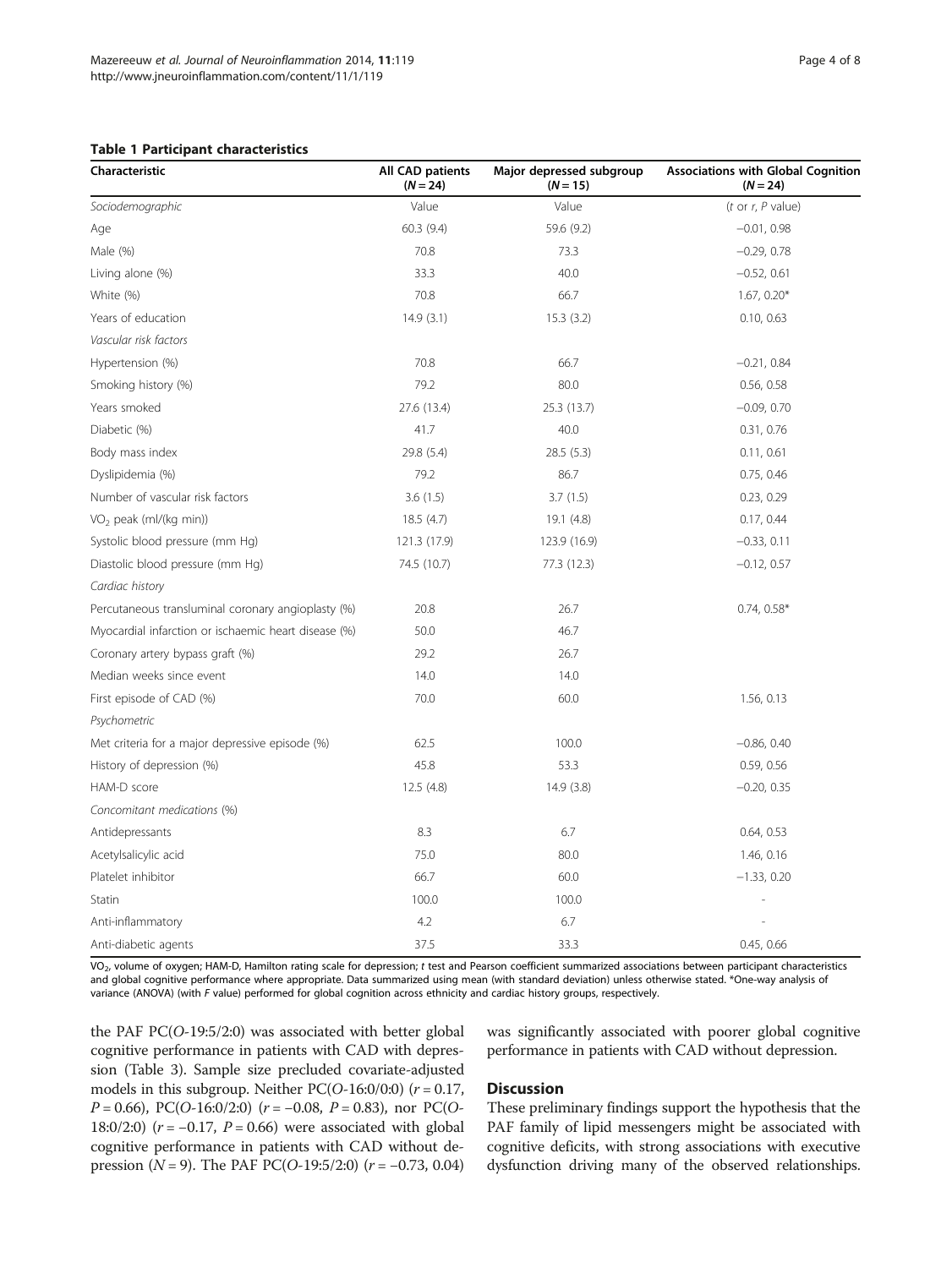<span id="page-4-0"></span>

|  |  | Table 2 Performance (z scores) on cognitive tasks of the NINDS-CSN cognitive battery |
|--|--|--------------------------------------------------------------------------------------|
|--|--|--------------------------------------------------------------------------------------|

| <b>Cognitive task</b>                                   | All CAD patients $(N = 24)$ z score<br>(standard deviation) | Major depressed subgroup ( $N = 15$ ) z score<br>(standard deviation) |
|---------------------------------------------------------|-------------------------------------------------------------|-----------------------------------------------------------------------|
| <b>Executive function</b>                               | $-0.35(0.70)$                                               | $-0.36(0.76)$                                                         |
| Animal Naming Task                                      | $-0.28(0.96)$                                               | $-0.31(0.96)$                                                         |
| <b>FAS/COWAT</b>                                        | $-0.25(0.92)$                                               | $-0.20(1.06)$                                                         |
| Trail Making Test Part B                                | $-0.53(0.86)$                                               | $-0.58(0.93)$                                                         |
| Attention and processing speed                          | $-0.55(0.78)$                                               | $-0.64(0.82)$                                                         |
| Trail Making Test Part A                                | $-0.67(1.00)$                                               | $-0.81(1.01)$                                                         |
| Digit-Symbol Substitution Test                          | $-0.43(0.76)$                                               | $-0.49(0.80)$                                                         |
| Memory                                                  | $-0.22(0.95)$                                               | $-0.37(1.00)$                                                         |
| CVLT, immediate recall (Trials 1 to 5) (verbal)         | $-0.51(1.06)$                                               | $-0.76(1.01)$                                                         |
| CVLT, delayed recall (verbal)                           | $-0.17(0.93)$                                               | $-0.30(0.96)$                                                         |
| BVMT, immediate recall (Trials 1 to 3) (visuospatial)   | $-0.25(1.39)$                                               | $-0.35(1.45)$                                                         |
| BVMT, delayed recall (visuospatial)                     | $-0.02(1.17)$                                               | $-0.01(1.19)$                                                         |
| Global cognition z score (composite of all sub-domains) | $-0.38(0.62)$                                               | $-0.46(0.59)$                                                         |

BVMT, Brief Visuospatial Memory Test; CVLT, California Verbal Learning Test II; FAS/COWAT, FAS Controlled Word Association Test; NINDS-CSN, National Institute of Neurological Disorders and Stroke-Canadian Stroke Network.

This study also suggests that the relationship between PAFs and cognitive deficits is strongest in patients with CAD with major depression, implicating PAFs as potentially highly relevant to cognitive decline in that subgroup.

Deficits in executive function are predictive of accelerated cognitive decline and are often observed in depressed individuals [\[31,32\]](#page-7-0). For example, executive dysfunction is a hallmark feature of depression associated with vascular risk factors in later life [[33](#page-7-0)]. As such, executive dysfunction may be relevant to the increased risk of cognitive decline in those with CAD and, in particular, patients with CAD with depression. In addition to the risk of cognitive decline associated with executive dysfunction in later life, deficits in that domain are associated with poor health outcomes, such as lower quality of life [\[34](#page-7-0)], more frequent falls [\[35\]](#page-7-0), reduced adherence to medications or general health behaviors [\[36\]](#page-7-0), and in those with depression, reduced effectiveness of antidepressant interventions [[37](#page-7-0)], among many others. Thus, PAFs may be associated with deficits in this clinically important cognitive domain. Our results extend the previous literature, as several of the PAFs found to be associated with cognitive deficits in this study have established mechanistic relationships with neurodegenerative processes. For example, previous preclinical work has identified the PAFs PC(O-18:0/2:0) and PC(O-16:0/2:0) as important pathological species associated with pro-apoptotic effects in the central nervous sys-tem [\[18\]](#page-7-0). Furthermore,  $PC(O-16:0/2:0)$  and its *lyso-PAF* precursor, PC(O-16:0/0:0), were found to be elevated in the temporal cortex of patients with Alzheimer's disease post-mortem [\[20](#page-7-0)], collectively implicating the PC(O-16:0/ 2:0) pathway as a potential marker of neurodegeneration.

These results are also consistent with previous literature demonstrating that different PAF species have unique signaling effects both at the PAF receptor (a major conduit for PAF signaling) and independently of the PAF receptor [\[18](#page-7-0)]. For example, activation of the PAF receptor by PC(O-16:0/ 2:0) has been shown to be anti-apoptotic, whereas activation by PC(O-18:0/2:0) is pro-apoptotic. Additionally, both  $PC(O-16:0/2:0)$  and  $PC(O-18:0/2:0)$  have been shown to be pro-apoptotic through different PAF receptor-independent pathways [[18](#page-7-0)]. Thus, each PAF identified in the present study may have a unique signaling potential not only within the periphery, from where it was sampled, but also in the central nervous system, and its effects may be variable depending on whether or not it is activating the PAF receptor. This could explain why the PAF PC(O-19:5/2:0) was associated with better global cognitive performance in patients with CAD with depression in this study. For example, it is possible that PC(O-19:5/2:0) may signal predominantly at the PAF receptor (or predominantly independently of the PAF receptor) and that its signaling effect may be antiapoptotic. It is also possible that  $PC(O-19:5/2:0)$  might be an anti-inflammatory member of the PAF family whose role is to counteract the pro-inflammatory effects of the other PAFs. While caution should be exercised when interpreting the differential associations between PC(O-19:5/2:0) and global cognitive performance in patients with and without depression, this PAF may be of mechanistic interest for future study. Unfortunately, the mechanisms by which most of the PAFs identified by this study signal neurodegenerative processes or might be involved in them have yet to be determined. However, the variable negative, neutral, and positive associations between PAFs and cognitive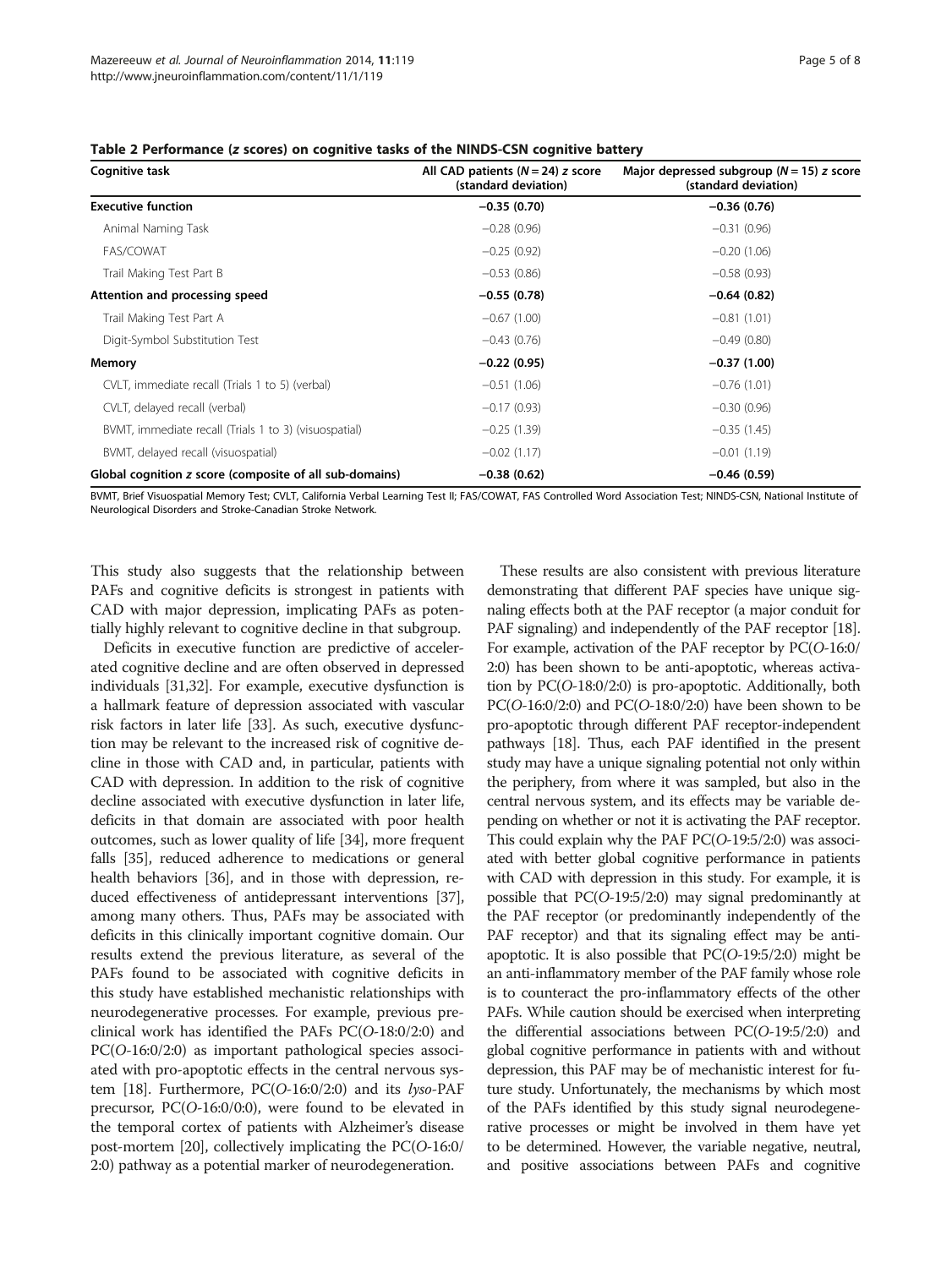| PAF species (m/z<br>peak and identities) | All patients $(N = 24)$ |         | Major depressed subgroup $(N = 15)$ |                   |
|------------------------------------------|-------------------------|---------|-------------------------------------|-------------------|
|                                          | Pearson coefficient (r) | P       | Pearson coefficient (r)             | P                 |
| (468.3a) PC(O-12:0/2:0)                  | $-0.09$                 | 0.67    | 0.33                                | 0.23              |
| (482.4a) PC(O-13:0/2:0)                  | 0.17                    | 0.44    | 0.19                                | 0.49              |
| (496.3a) PC(O-14:0/2:0)                  | $-0.22$                 | 0.31    | $-0.39$                             | 0.16              |
| (494.3a) PC(O-14:1/2:0)                  | $-0.22$                 | 0.30    | 0.26                                | 0.36              |
| (510.4d) PC(O-15:0/2:0)                  | 0.20                    | 0.36    | $-0.12$                             | 0.66              |
| (482.4c) PC(O-16:0/0:0)                  | $-0.27$                 | 0.21    | $-0.53$                             | $0.04*$           |
| (524.4a) PC(O-16:0/2:0)                  | $-0.35$                 | $0.09*$ | $-0.52$                             | $0.04*$           |
| (522.4a) PC(O-16:1/2:0)                  | 0.06                    | 0.78    | $-0.03$                             | 0.92              |
| (520.3a) PC(O-16:2/2:0)                  | $-0.08$                 | 0.72    | $-0.03$                             | 0.92              |
| (532.3a) PC(O-17:3/2:0)                  | 0.00                    | 0.99    | 0.12                                | 0.68              |
| (510.4d) PC(O-18:0/0:0)                  | $-0.08$                 | 0.73    | $-0.04$                             | 0.89              |
| (552.4e) PC(O-18:0/2:0)                  | $-0.45$                 | $0.03*$ | $-0.59$                             | $0.02*$           |
| (508.6b) PC(O-18:1/0:0)                  | 0.22                    | 0.31    | 0.45                                | $0.09*$           |
| (550.4a) PC(O-18:1/2:0)                  | $-0.37$                 | $0.08*$ | $-0.47$                             | $0.08*$           |
| (548.4b) PC(O-18:2/2:0)                  | $-0.10$                 | 0.64    | 0.14                                | 0.61              |
| (546.3a) PC(O-18:3/2:0)                  | $-0.15$                 | 0.50    | 0.19                                | 0.50              |
| (544.4a) PC(O-18:4/2:0)                  | 0.14                    | 0.51    | 0.16                                | 0.55              |
| (542.3b) PC(O-18:5/2:0)                  | $-0.08$                 | 0.69    | 0.28                                | 0.31              |
| (540.4a) PC(O-18:6/2:0)                  | $-0.40$                 | $0.05*$ | $-0.49$                             | $0.06*$           |
| (556.4d) PC(O-19:5/2:0)                  | 0.12                    | 0.59    | 0.55                                | 0.03 <sup>†</sup> |
| (572.3b) PC(O-20:4/2:0)                  | 0.09                    | 0.68    | 0.32                                | 0.25              |
| (570.3e) PC(O-20:5/2:0)                  | $-0.29$                 | 0.16    | 0.03                                | 0.92              |
| (568.4a) PC(O-20:6/2:0)                  | $-0.16$                 | 0.46    | 0.14                                | 0.61              |

<span id="page-5-0"></span>

| Table 3 Pearson correlations between PAFs and global cognitive performance (composite z score) in patients with CAD |  |  |  |
|---------------------------------------------------------------------------------------------------------------------|--|--|--|
|---------------------------------------------------------------------------------------------------------------------|--|--|--|

Nomenclature adheres to the recent reorganization of ontologies for lipid classes and the curated list of lipid species identified by the Canadian Institutes of Health Research Training Program in Neurodegenerative Lipidomics (CTPNL) teams [\[28](#page-7-0),[30\]](#page-7-0). PC(O-20:4/2:0), for example, defines a lipid species with a phosphocholine polar head group (PC), an ether linkage at the sn-1 position (O-) with a chain of 20 carbons and 2 carbons linked by an ester linkage at the sn-2 position, of which the sn-1 chain has four degrees of unsaturation (indicated as: 4) whereas the sn-2 chain is characterized by fully saturated acetyl group (referred to by: 0). The number preceding species name in brackets refers to m/z of the [M + H]<sup>+</sup> ion. Letters distinguish species isobaric with other lipid second messengers in the curated CTPNL phospholipid list. \*Significant negative associations (P ≤ 0.05);  $\frac{1}{3}$ significant positive associations (P ≤ 0.05); CAD, coronary artery disease; PAF, platelet-activating factor.

performance might suggest roles for specific PAFs in mechanisms of cognitive decline and it may be possible, through lipidomics, to identify important pathways for future investigation.

These preliminary findings are consistent with previous studies demonstrating an interaction between inflammatory messengers and cognitive deficits in populations without dementia. For example, poorer global cognitive performance has previously been associated with greater concentrations of inflammatory cytokines and acute-phase proteins [[3\]](#page-6-0). Inflammatory markers, such as interleukin-6 and C-reactive protein, have also been associated with poorer performance on tests of psychomotor speed and verbal memory in individuals with depression [\[38](#page-7-0)-[40](#page-7-0)]. As such, the role of those markers in the relationship between PAFs and cognitive performance in patients with CAD with depression should be addressed in future studies.

This hypothesis-generating study is novel in several aspects: firstly, these findings are the first indication that PAF metabolism might be linked to cognitive deficits in CAD patients, with high relevance to patients with CAD with depression, a group that is at an elevated risk of accelerated cognitive decline [[6](#page-7-0)]. Secondly, most of the available literature on PAFs does not describe PAF species individually, instead classifying PAFs as a type of lipid (that is, a PAF). Only recently has technology permitted a lipidomic approach to identifying unique PAF species [[26](#page-7-0),[41\]](#page-7-0). These findings are the first to characterize individual PAF species in plasma from a clinical sample, adding much needed context to their potentially unique roles as bioactive lipid messengers. Finally, the potential of these preliminary findings is enhanced by the lack of confounding associations between participant characteristics and cognitive outcomes.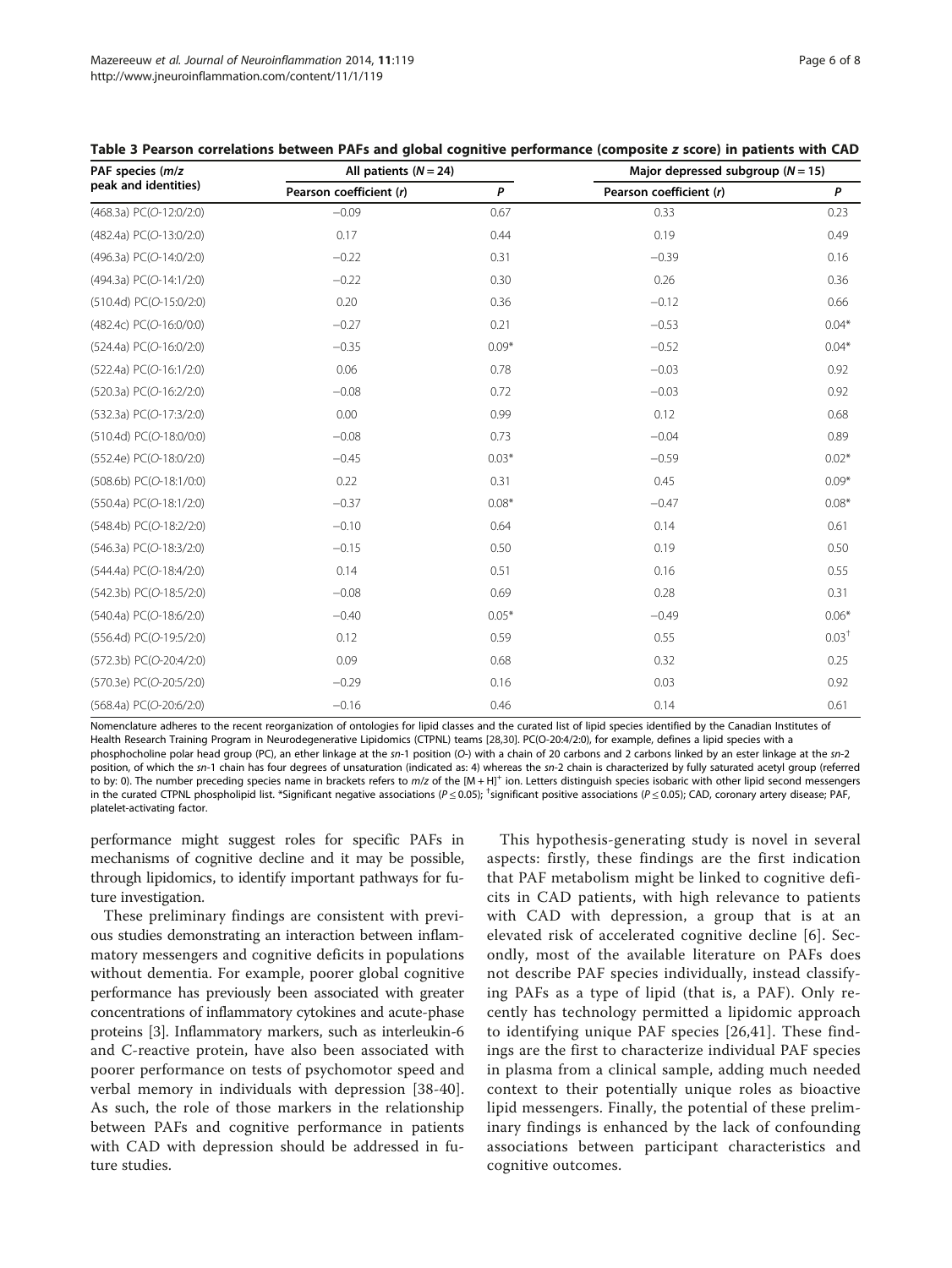#### <span id="page-6-0"></span>**Limitations**

The interpretation of these findings was limited by the small sample size and cross-sectional study design. Moreover, since the study was intended to generate future hypotheses, no adjustment was made for multiple comparisons. As such, it is possible that the associations (or lack thereof) between certain PAFs and cognitive measures might change in a larger sample, revealing the true associations. As the study population consisted only of older patients with CAD, we cannot comment on the potential associations between PAFs and cognitive deficits in those who are medically healthy, those with depression who do not have CAD, or those younger than 45. This study also did not address measures of other cognitive domains (for example, episodic memory) and therefore these findings cannot be generalized across all cognitive domains. Finally, these findings are limited to PAFs derived from alkylacylglycerophosphocholines; however, as mentioned, these are highly abundant PAFs and are therefore appropriate for this exploratory pilot study.

#### Future directions

The PAFs in peripheral blood may indicate a systemic state of aberrant lipid metabolism, owing to pathophysiological processes of cognitive decline or may signal across the blood–brain barrier to initiate synthesis of PAFs and other inflammatory mediators in the central nervous system. If our findings are confirmed in a larger sample, PC  $(O-18:0/2:0)$  and  $PC(O-16:0/2:0)$  might be particularly important PAFs to explore in patients with CAD with depression, considering their consistency of involvement with global and domain-specific cognitive deficits and their established mechanistic relevance to neurodegeneration [[18,20\]](#page-7-0). PC(O-18:6/2:0) and PC(O-19:5/2:0) are newly identified species that represent potential mediators associated with depression-related cognitive deficits in CAD. Should PAFs be confirmed as consistently associated with cognitive deficits, they might serve as clinically useful biomarkers of vulnerability to cognitive decline in patients with CAD. Future studies might clarify the mechanisms by which these PAFs, and others, might mediate neurodegeneration and cognitive decline in patients with CAD, to identify mechanistically relevant therapeutic targets.

In the meantime, these preliminary findings support a role for PAFs as markers of cognitive deficits in CAD patients and invite investigation of this association in larger studies.

#### Conclusions

While preliminary, the findings of this study encourage further investigation of PAF species, particularly PC(O-18:0/2:0), as markers of cognitive deficits in CAD patients. As PAFs are emerging as important lipid mediators at the core of neurodegenerative pathology, are elevated in CAD, and are associated with leading mechanisms of cognitive decline associated with depression, these findings are biologically plausible and potentially clinically relevant for patients with CAD with depression. Larger longitudinal studies of PAFs as markers of cognitive decline in CAD patients with and without depression might clarify their role and clinical utility as biomarkers or therapeutic targets.

#### Abbreviations

ANOVA: analysis of variance; CAD: coronary artery disease; CTPNL: Canadian Institutes of Health Research Training Program in Neurodegenerative Lipidomics; PAF: Platelet-activating factor.

#### Competing interests

The authors declare that they have no competing interests.

#### Authors' contributions

GM conceptualized the study, carried out collection, analysis, and interpretation of the data, and drafted the manuscript. NH, SALB, and KLL conceptualized the study, interpreted the data, and revised the manuscript for intellectual content. HX carried out data analysis and revised the manuscript for intellectual content. DF interpreted the data and revised the manuscript for intellectual content. PIO conceptualized the study and revised the manuscript for intellectual content. All authors gave final approval of the version to be published and agree to be accountable for all aspects of the work.

#### Acknowledgements

The authors acknowledge operating funds from the Ontario Mental Health Foundation and the Canadian Institutes of Health Research MOP 89999 to DF and SALB, MOP 114913 to KLL and NH, and a Strategic Training Initiative in Health Research (STIHR) Canadian Institutes of Health Research Training Program in Neurodegenerative Lipidomics (CTPNL) and Institute of Aging TGF 96121 to KL, DF, and SALB. GM and APB received CTPNL graduate scholarships as well as OGS and FRSQ graduate scholarships respectively. HX was supported by a CTPNL and MITACS post-doctoral fellowships.

#### Author details

1 Sunnybrook Research Institute, Sunnybrook Health Sciences Centre, 2075 Bayview Avenue, Room FG08, Toronto, ON M4N 3M5, Canada. <sup>2</sup>Department of Pharmacology and Toxicology, University of Toronto, Toronto, ON, Canada. <sup>3</sup> Canadian Institutes of Health Research Training Program in Neurodegenerative Lipidomics, Ottawa, ON, Canada. <sup>4</sup>Department of Psychiatry, University of Toronto, Toronto, ON, Canada. <sup>5</sup>Ottawa Institute of Systems Biology and Neural Regeneration Laboratory, Department of Biochemistry, Microbiology and Immunology, University of Ottawa, Ottawa, ON, Canada. <sup>6</sup>UHN Toronto Rehabilitation Institute, Toronto, ON, Canada.

#### Received: 30 January 2014 Accepted: 20 June 2014 Published: 4 July 2014

#### References

- 1. Eggermont LHP, de Boer K, Muller M, Jaschke AC, Kamp O, Scherder EJA: Cardiac disease and cognitive impairment: a systematic review. Heart 2012, 98:1334–1340.
- 2. Roberts RO, Knopman DS, Geda YE, Cha RH, Roger VL, Petersen RC: Coronary heart disease is associated with non-amnestic mild cognitive impairment. Neurobiol Aging 2010, 31:1894–1902.
- 3. van Exel E, de Craen AJM, Remarque EJ, Gussekloo J, Houx P, Bootsma-van der Wiel A, Frolich M, Macfarlane PW, Blauw GJ, Westendorp RGJ: Interaction of atherosclerosis and inflammation in elderly subjects with poor cognitive function. Neurology 2003, 61:1695-1701.
- 4. Zheng L, Mack WJ, Chui HC, Heflin L, Mungas D, Reed B, DeCarli C, Weiner MW, Kramer JH: Coronary artery disease is associated with cognitive decline independent of changes on magnetic resonance imaging in cognitively normal elderly adults. J Am Geriatr Soc 2012, 60:499–504.
- 5. Lipnicki DM, Sachdev PS, Crawford J, Reppermund S, Kochan NA, Trollor JN, Draper B, Slavin MJ, Kang K, Lux O, Mather KA, Brodaty H: Risk factors for